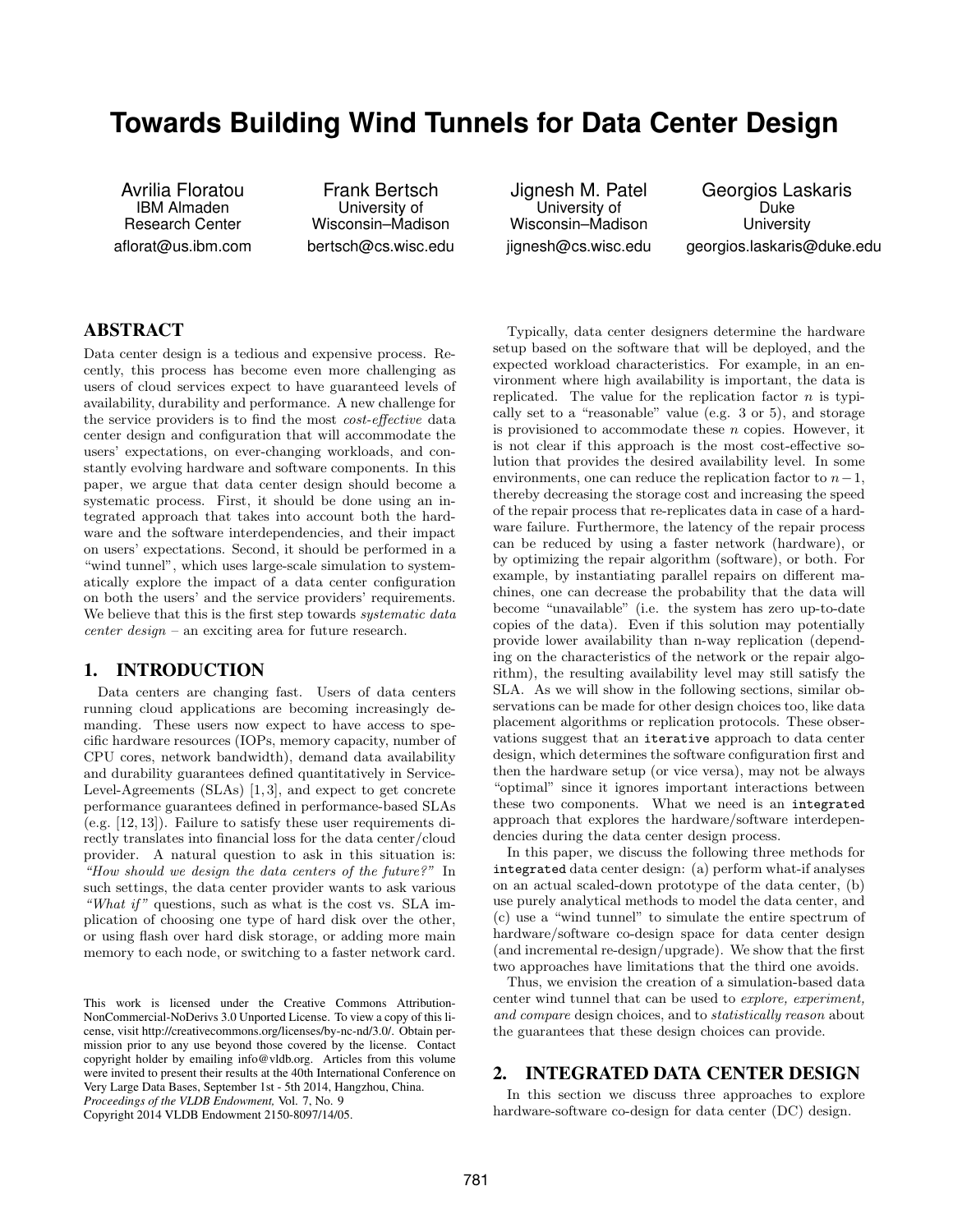# 2.1 What-if Analysis on a Small Data Center

One approach is to actually experiment with different types of configurations on a small cluster, and perform whatif analyses on the prototype cluster. This approach has two key drawbacks. First, it is expensive to carry out such analyses to explore a large configuration space, both from the financial perspective and from the perspective of the time required to explore the configuration space. Second, it is challenging to pick the "correct" prototype cluster size as some behaviors that happen at a larger scale can't be easily observed at a smaller scale; e.g., increased communication latency or correlated hardware failures in an large scale cluster are harder to re-produce in a smaller prototype cluster.

We acknowledge that validating results from a simulator is challenging, and an actual smaller scale prototype can help with ensuring that the simulator works at least on the smaller scale. The smaller scale prototype can also help identify factors that the simulation must consider carefully.

#### 2.2 Analytical Modeling

Analytical modeling has been widely used to study the behavior of complex systems (e.g., [6]), but such models may result in poor accuracy for the following reasons.

First, the (popular)  $M/M/1$  and  $M/M/c$  models assume that the times to failure and repair are exponentially distributed. However, real distributions are not always exponential. For example, hard disk drive failure distribution typically follows the Weibull or Gamma distribution [15]. Repair times have also been shown to follow the lognormal distribution [16]. The more complex  $G/G/1$  and  $G/G/C$ models, which capture more general distributions don't have a closed-form solution. While these more complex models can be approximated, as discussed in previous work [11], their accuracy is often inadequate.

Second, it is hard to capture all the parameters in the design space with an analytical model. For example, capturing the failure behavior of both the storage and the network layer as well as the repair behavior of the system, using a Markov Model is challenging. Typically the failure behavior of the network components (NIC cards, network switches) is ignored to in order to make the problem tractable. Capturing such complex behaviors accurately with an analytical model is challenging. Capturing the combination of each and every behavior in the design space is even more challenging.

Finally, using analytical models requires deep understanding of the related mathematical concepts, which are not widespread in practice, making it challenging to use this approach in practice. To fix this problem, we hope that more schools will offer courses in quantitative systems modeling – sadly it appears that there are fewer schools that offer these courses in CS departments than a decade ago. We note that analytical models are crucial to better understanding and validating simulation models before the simulator can be used to answer a broader class of what-if questions, and we advocate using analytical models in that role.

#### 2.3 Simulation-based Wind Tunnel

Our proposal to tackle the problem of integrated data center design, is to make use of a simulation-based "wind tunnel". We believe that this is the first step towards systematic data center design – a rich area of research with potentially high-impact on our industry.

In a wind tunnel the behavior of all the components (hardware, software) under consideration is simulated, with the goal of exploring the behavior of a more complex model. Note that in this case, we are not restricted to exponential distributions as in many analytical models, but we can incorporate any type of distribution.

The simulation-based wind tunnel avoids the hassle of purchasing and repetitively deploying the hardware and software, until we explore all the possible design ideas. Thus, it is a more economical way to investigate DC design choices than using a "sample" DC. At the same time is not restricted, by the size of the "sample" DC.

We note that this philosophy already has some proponents, though in a narrow domain (e.g., [11] for hardware, and [9, 18] for Hadoop parameter selection). What is missing is a general and extensible method that provides a comprehensive framework to evaluate the combination of both hardware (storage, CPU, networking and memory components) and software (e.g., replication policy, changes in network priority schemes in SDNs, parameter tuning) design choices. Such a framework is essential to allow holistic and comprehensive evaluation of the entire space of data center design alternatives for end-to-end what-if analyses.

#### 3. WIND TUNNEL USE CASES

In this section we discuss some of the potential DC design problems that the wind tunnel can tackle.

Performance SLAs: To satisfy performance SLAs, workload characterization is needed in order to quantify the impact on existing workloads when a new workload is added on a machine. Existing work in prediction modeling for certain classes of database workloads [12], has shown that it is possible to build accurate models for a given DBMS by identifying and carefully modeling the key characteristics (e.g., CPU, Disk I/O, network, etc.) of the system under test. This observation, encourages us to believe that simulation can be used as a "cheap" way to explore interactions between workloads as long as the key resources are simulated. Our plan is to investigate how much detail the models must capture in order to produce accurate workload predictions and to also validate the predictions on real workloads/environments.

To the best of our knowledge, a performance prediction method that takes into account the impact of other cluster events (e.g., hardware failures, control operations) on workload performance, has not been proposed. Carefully designed, holistic simulation (aka. the "wind tunnel" that we propose) can capture the impact of these events on the performance SLAs, and result in more realistic predictions.

Availability SLAs: Data availability depends on both the hardware (e.g. hardware failure rate) and the software (e.g. replication, erasure codes [14]) characteristics. The wind tunnel is an extensible environment in which various software and hardware system components can be simulated together. Thus, it can be used to experiment with various configurations and collect insights about the impact of each design choice on the availability SLAs. See Section 4 for the challenges associated with modeling these components.

Hardware provisioning: Service providers need to ask questions such as: "Should I invest in storage or memory in order to satisfy the SLAs of 95% of my customers and minimize the total operating cost?" These questions can be described as queries that the wind tunnel can help answer.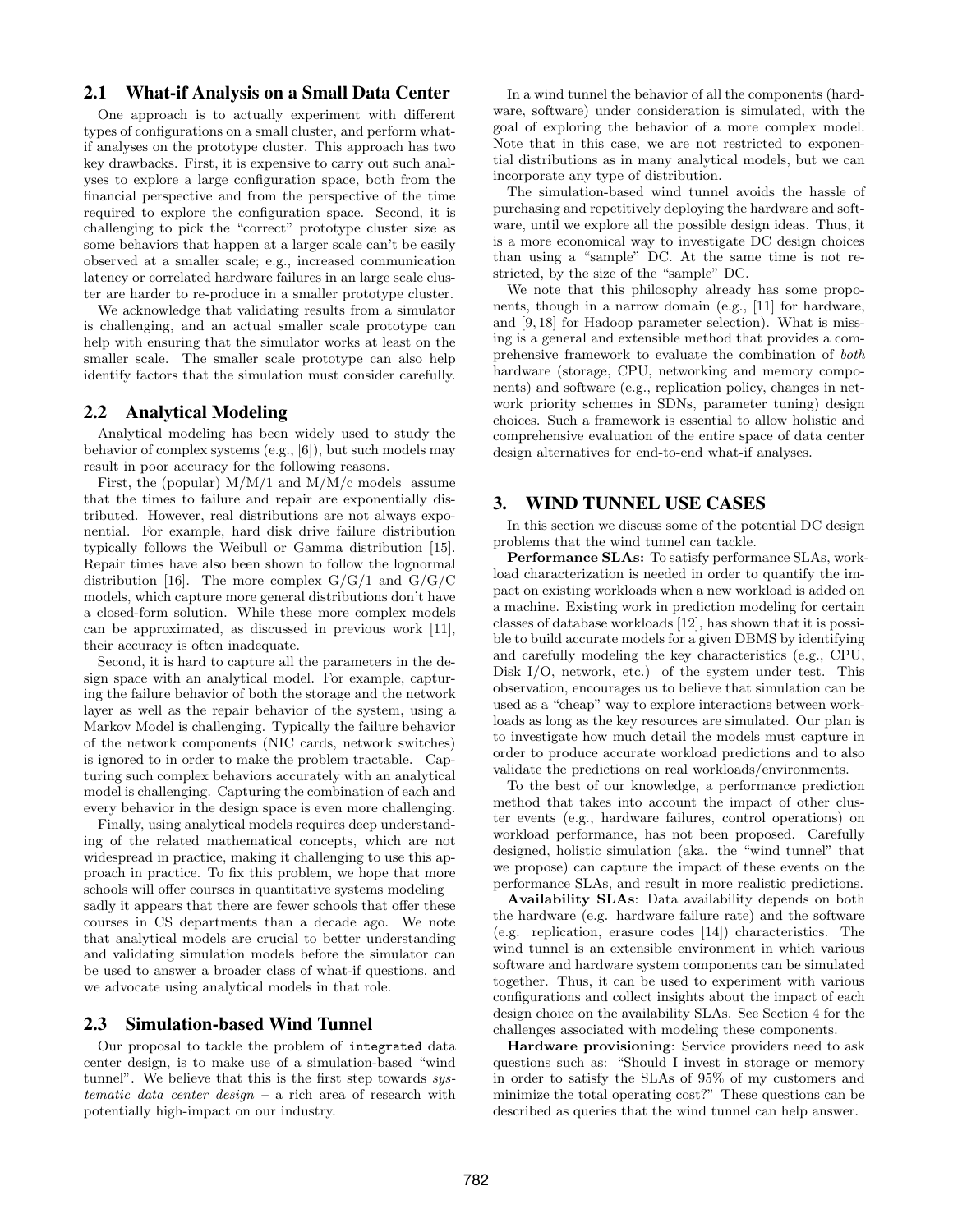# 4. RESEARCH CHALLENGES

We believe that building a wind tunnel is similar to building a specialized data processing system. Thus, the database community is well poised to address the problem of combining models and data in a wind tunnel for DC design. Queries to the wind tunnel are design questions that iterate over a vast design space of DC configurations. In this section we discuss the associated research challenges.

#### 4.1 Declarative Simulation Processing

Database researchers have already highlighted the benefits of declarative query processing for computer games [19] and network services [10]. We believe that declarative methods can also help in this setting to capture model interactions and end-user/SLA requirements.

Model interactions: When a new model is added to the simulator, its interactions with the existing models should be declaratively specified. For example, a model that simulates a data transfer to a simulated machine is not independent of a model that simulates a workload executed on that machine as both models impact each other when they happen to be invoked on the same machine in the simulation. On the other hand, the failure model of the hard disk is independent of the failure model of the network switch. The underlying simulation engine can then automatically optimize and parallelize the query execution based on the user's declarations. Capturing the model interactions declaratively can lead to a modular and extensible wind tunnel design.

Expressing the desired DC constraints: The design questions can often be complicated: for example, the user may need to specify a required SLA as a distribution. Posing such queries declaratively is likely to be preferred over more imperative styles of querying.

We believe, that exploring the design and implementation of declarative languages to support the two aspects discussed above is a valuable area for future research. Perhaps we could build such a language based on existing declarative languages like Datalog or SQL.

#### 4.2 Simulation at Scale

Simulating multiple components of a DC is likely to be time-consuming. We may need to borrow techniques used to scale database queries (query optimization, parallelization) and apply them in the context of the wind tunnel execution. One approach is to take the following two-step process.

In the first step (optimization), an order for the simulation runs is specified that would facilitate dismissing certain simulation runs by simply observing the output of the previous runs. For example, if a performance SLA cannot be met with a 10Gb network, then it won't be met with a 1Gb network, while all other design parameters remain the same. Thus, the simulation run with the 10Gb configuration should precede the run with the 1Gb configuration. Extending this idea to more than one dimension is an interesting research problem.

In the following step (parallelization), each simulation run is parallelized based on the model interactions (perhaps specified declaratively as discussed above). For example, the affected components during the completion of a data transfer from one node in a rack to another node in the same rack are: the two nodes, the two disks where the data was streaming to and from, and the switch itself. Work done on other nodes within the rack is unaffected, and work done between any nodes not in the rack remains unaffected as well. Parallel execution of such events provides an easy way to scale the simulator. Although, the problem of parallelizing simulations has been studied before (e.g., [7]), declarative query processing creates new opportunities and challenges. The logic specific to the models being simulated must now be captured when declaring the models and not in the simulation engine itself. As a result, the simulation engine should be designed to gracefully adjust to various user declarations. Finding ways to abstract the existing simulation parallelization techniques to allow coupling with a declarative specification language is an interesting area for research.

Another approach to speed up execution, is to monitor the simulation progress and abort a simulation run before it completes, if it is clear from the existing progress that the design constraint (e.g., a desired SLA) will not be met. Exploiting this knowledge to refine the order of future configurations is another interesting problem, and potentially similar to dynamic query optimization.

# 4.3 Validating the Simulator

Another challenge is how to validate the simulator. Simple simulation models can be validated using analytical models. The predictions of crucial models can be tested on a small actual hardware setup, whenever that is possible. Another way to validate the simulation results is to use publicly available datasets that describe the behavior of real clusters. There are a few datasets of this kind (e.g., [15]), but we certainly need more data of this nature.

In fact, one hope that we have is that a broader recognition of this area of systematic DC design will spur researchers to invest the time that is needed to produce datasets from actual deployments, which can then be used in wind tunnel simulations. Perhaps, projects like OpenCompute [2], could expand from their current charter to take on the challenge of making data from large operational systems available on a continual basis, especially for newer hardware components. It would also be useful to get sanitized hardware and software logs from actual clusters to validate selected simulations (e.g., response time predictions).

#### 4.4 Managing the Wind Tunnel Data

The data related to the wind tunnel falls into two categories: (a) data generated by wind tunnel simulations, and (b) operational log data from DCs used to build data-driven models for the simulator components.

Akin to the situation with simulation data in the sciences, we expect that a large amount of simulation data (generated by the process of exploring large portions of the DC design space) will be collected over time. This data can be subjected to deep exploratory analysis. For example, users may question whether they have already explored a configuration scenario "similar" to a target scenario, or question what is a typical pattern of failures for a specific configuration. Determining how to organize the output of the simulation along with the input model data (e.g., should we use a relational store or a schema-less key-value store?) to facilitate these kinds of analyses is an open problem. The varied nature of this data makes this problem challenging [4, 8].

Identifying how to store and process operational log data from real DCs in order to seed data-driven models (e.g., for an SSD device type) is an interesting problem. As mentioned in [8], transformation algorithms that convert log data into